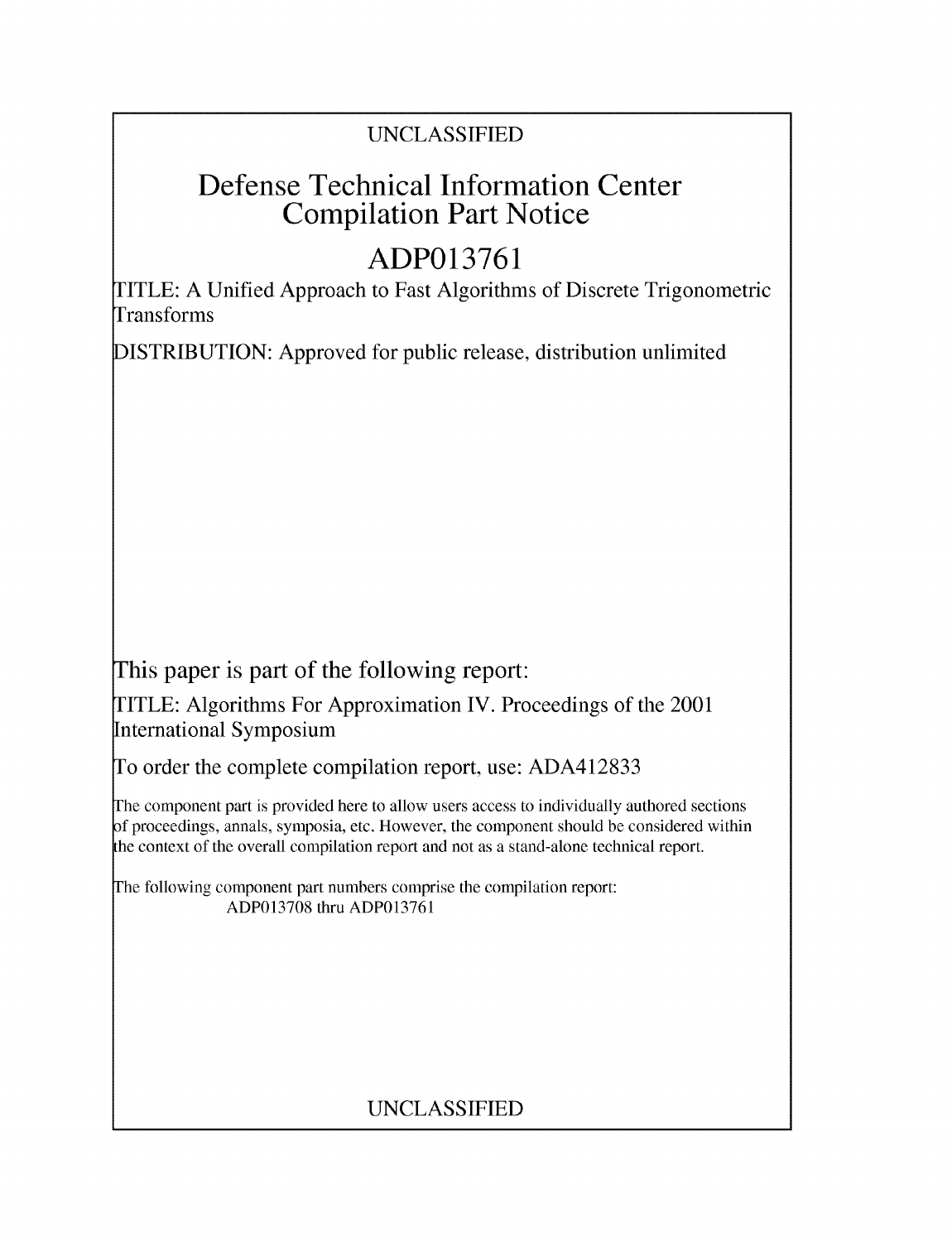## A unified approach to fast algorithms of discrete trigonometric transforms

## Manfred Tasche

*University of Rostock, Department of Mathematics, D-18051 Rostock,* Germany. manfred.tasche@mathematik.uni-rostock.de

#### Hansmartin Zeuner

### *Medical University of Liibeck, Institute of Mathematics, Wallstrafle 40, D-23560 Liibeck, Germany.* zeuner@math.mu-luebeck.de

#### Abstract

We present a unified approach to fast algorithms of various discrete trigonometric transforms. With the help of so-called Euler formulas we describe an elegant and useful connection between Fourier matrices and trigonometric matrices. It is known that FFTs are closely related to the factorizations of the unitary Fourier matrix into a product of unitary sparse matrices. Using these Euler formulas and FFTs, we obtain fast algorithms of discrete trigonometric transforms. As a further consequence of these Euler formulas and Gaussian sums, we compute all eigenvalues of some trigonometric matrices.

### **1** Introduction.

The fast Fourier transform (FFT) and related algorithms for orthogonal trigonometric transforms are essential tools for practical computations. Special discrete trigonometric transforms are the discrete Hartley transforms (DHT), discrete cosine transforms (DCT), and the discrete sine transforms (DST) of various types. These transforms have found important applications in approximation methods with Chebyshev polynomials, quadrature methods of Clenshaw-Curtis type (see  $[3]$ ), signal processing, and image compression (see [4, 6, 9]).

Euler formulas describe the algebraic connection between Fourier matrices of a certain type and corresponding cosine and sine matrices. Using these formulas, FFTs can be transformed into fast and stable algorithms for the **DCT** and DST. Further, from these Euler formulas the orthogonality of various trigonometric matrices follows immediately. For simplicity we consider only symmetric trigonometric matrices, i.e. Fourier and Hartley matrices of type I and IV as well as cosine and sine matrices of type I, IV, V and VIII.

This paper is organized as follows; first we introduce generalized Fourier matrices. New Euler formulas for these matrices describe a close connection with various orthogonal Hartley, cosine and sine matrices. These results simplify and extend former results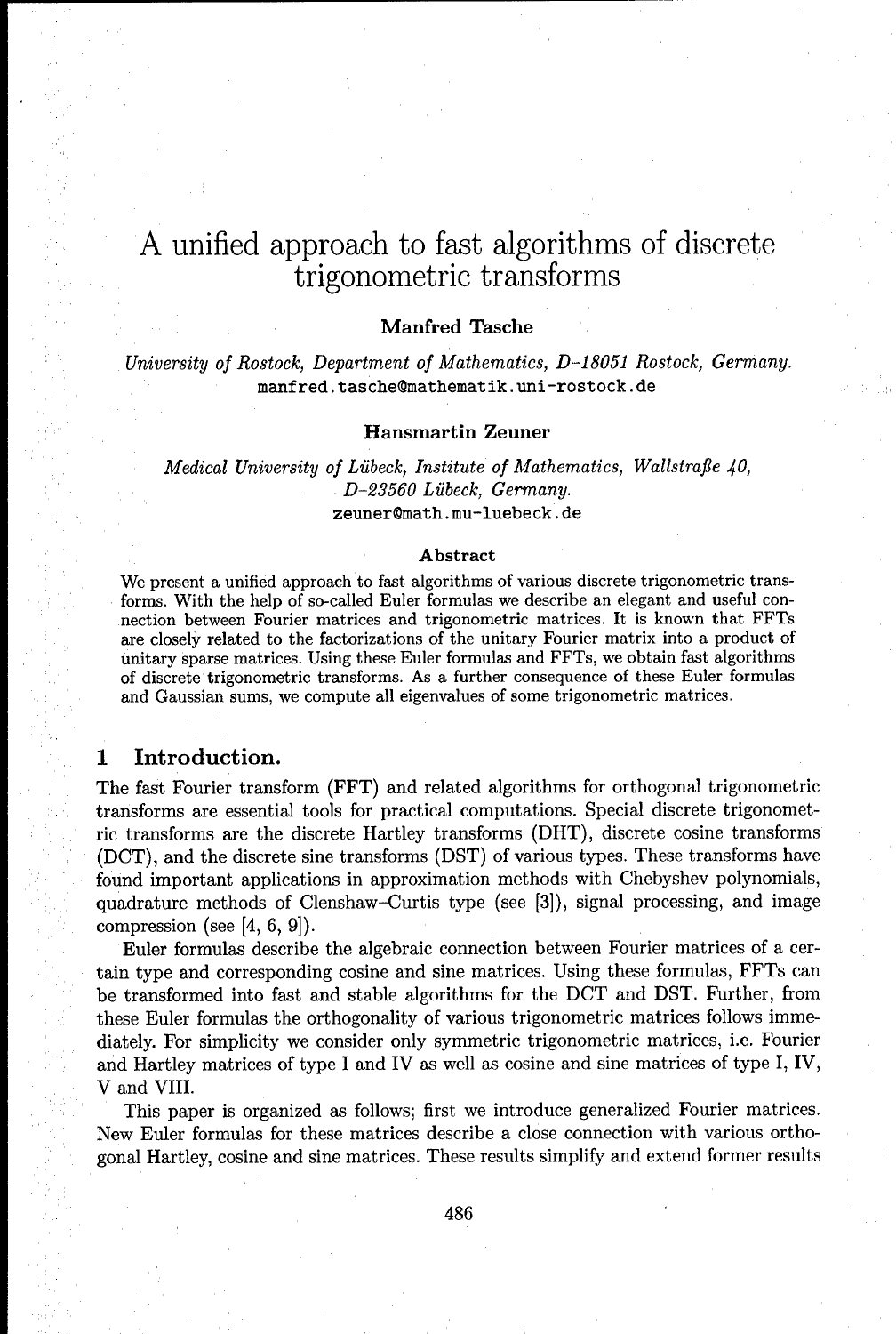of [9], pp. 83-96. Applying these Euler formulas and FFTs, we obtain fast algorithms of discrete trigonometric transforms. As a further consequence of these formulas and Gaussian sums, we can compute all eigenvalues of orthogonal symmetric trigonometric matrices.

## 2 Euler formulas for Fourier matrices of type I

Let  $N \geq 2$  be a given integer. The *Fourier matrix of type* I is the classical Fourier matrix defined in unitary form L **1** *3- kN--1*

$$
\textbf{\textit{F}}_{\!N}^{\rm I}:=\frac{1}{\sqrt{N}}\big(\omega_{N}^{jk}\big)_{j,k=0}^{N-1}
$$

with  $\omega_N := \exp(-2\pi i/N)$ . Note that the Gaussian sum (see [5], pp. 326-330) yields the trace of  $\mathbf{F}_N^1$ :

$$
\operatorname{tr} \mathbf{F}_N^{\mathrm{I}} = \frac{1}{\sqrt{N}} \sum_{j=0}^{N-1} \omega_N^{j^2} = \frac{1+i^N}{1+i}.
$$
 (2.1)

Closely related with type I Fourier matrices are the cosine and sine matrices *of types* I and V:

$$
C_{N+1}^{I} := \sqrt{\frac{2}{N}} \left( \varepsilon_{j}^{N} \varepsilon_{k}^{N} \cos \frac{jk\pi}{N} \right)_{j,k=0}^{N},
$$
  
\n
$$
S_{N-1}^{I} := \sqrt{\frac{2}{N}} \left( \sin \frac{(j+1)(k+1)\pi}{N} \right)_{j,k=0}^{N-2},
$$
  
\n
$$
C_{N+1}^{V} := \frac{2}{\sqrt{2N+1}} \left( \varepsilon_{j}^{N+1} \varepsilon_{k}^{N+1} \cos \frac{2jk\pi}{2N+1} \right)_{j,k=0}^{N},
$$
  
\n
$$
S_{N}^{V} := \frac{2}{\sqrt{2N+1}} \left( \sin \frac{2(j+1)(k+1)\pi}{2N+1} \right)_{j,k=0}^{N-1}.
$$

Here we set  $\varepsilon_i^N := \sqrt{2}/2$  for  $j \in \{0, N\}$  and  $\varepsilon_i^N := 1$  for  $j \in \{1, \ldots, N-1\}$ . In this notation a subscript of a matrix denotes the order, while a superscript signifies the type of the matrix. In the following,  $I_N$  denotes the identity matrix and  $J_N$  the counteridentity matrix, which has the columns of  $I_N$  in reverse order. Blanks in a block matrix indicate blocks of zeros. The direct sum of matrices  $\boldsymbol{A}, \boldsymbol{B}$  will be denoted by  $\boldsymbol{A} \oplus \boldsymbol{B}$ . Defining the orthogonal matrices

$$
\pmb{P_{2N}^{\text{I}}}\!:=\!\frac{1}{\sqrt{2}}\left(\begin{array}{ccc} \sqrt{2} & & 0 & \\ & \pmb{I}_{N-1} & \\ 0 & & \sqrt{2} & \\ & \pmb{J}_{N-1} & & -\pmb{J}_{N-1} \end{array}\right)\!\!,\ \ \pmb{P_{2N+1}^{\text{V}}}\!:=\!\frac{1}{\sqrt{2}}\left(\begin{array}{ccc} \sqrt{2} & & \\ & \pmb{I}_{N} & \pmb{I}_{N} \\ & \pmb{J}_{N} & -\pmb{J}_{N} \end{array}\right)\!,
$$

we obtain for Fourier matrices of type I the following Euler formulas:

Theorem 2.1 Depending on whether *the order of the* Fourier matrix *of type* I *is* even *or odd,* we have

$$
(P_{2N}^{\rm I})^{\rm T} F_{2N}^{\rm I} P_{2N}^{\rm I} = C_{N+1}^{\rm I} \oplus (-{\rm i}) S_{N-1}^{\rm I}, \qquad (2.2)
$$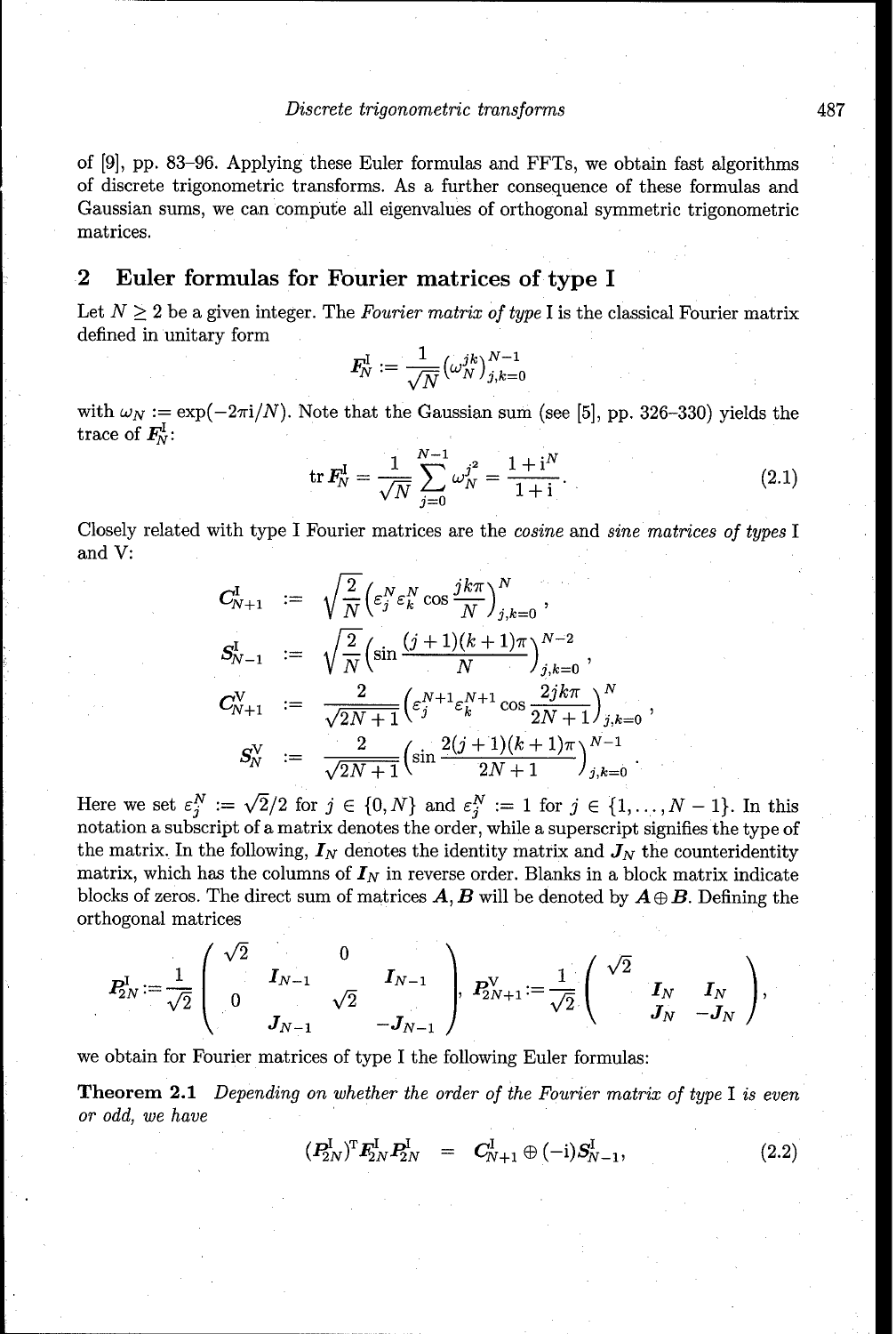#### 488 *M. Tasche and* H. Zeuner

$$
(\boldsymbol{P}_{2N+1}^{V})^{\mathrm{T}} \boldsymbol{F}_{2N+1}^{I} \boldsymbol{P}_{2N+1}^{V} = \boldsymbol{C}_{N+1}^{V} \oplus (-i) \boldsymbol{S}_{N}^{V}. \qquad (2.3)
$$

**Proof:** It is obvious that  $(P_{2N}^{\mathrm{I}})^{\mathrm{T}} P_{2N}^{\mathrm{I}} = I_{2N}$ . Splitting  $F_{2N}^{\mathrm{I}}$  into four blocks

$$
\pmb{F}_{2N}^{\text{I}} = \frac{1}{\sqrt{2N}} \left( \begin{array}{cc} (\omega_{2N}^{jk})^N & (\omega_{2N}^{j(N+k+1)})^{N,N-2} \\ (\omega_{2N}^{(N+j+1)k})_{j,k=0}^{N-2,N} & (\omega_{2N}^{(N+j+1)(N+k+1)})_{j,k=0}^{N-2} \\ \end{array} \right)
$$

and using the classical Euler formula  $\exp(-ix) = \cos x - i \sin x$ , we obtain (2.2) by blockwise computation of  $(P_{2N}^{\mathbf{I}})^{\mathbf{T}} \mathbf{F}_{2N}^{\mathbf{I}} \mathbf{P}_{2N}^{\mathbf{I}}$ . The proof of (2.3) is similar. Remark 2.2 An analogous result to (2.2) can be found in [9], pp. 85-90, but with a complex matrix instead of  $P_{2N}^{\text{I}}$ . Compare also with [1]. The Euler formula (2.3) is new.

Note that the results and their proofs are simpler than in [9], pp. **85-90** and [1].

**Corollary 2.3** The matrices  $C_{N+1}^{\mathrm{I}}, S_{N-1}^{\mathrm{I}}, C_{N+1}^{\mathrm{V}}, S_N^{\mathrm{V}}$  are orthogonal.

**Proof:** Since  $\mathbf{F}_{2N}^{\mathrm{I}}$  is unitary and  $\mathbf{P}_{2N}^{\mathrm{I}}$  is orthogonal,  $\mathbf{C}_{N+1}^{\mathrm{I}} \oplus (-i) \mathbf{S}_{N-1}^{\mathrm{I}}$  is unitary by (2.2). Hence the real matrices  $C_{N+1}^l$  and  $S_{N-1}^l$  are orthogonal. Other proofs can be found in  $[4]$ , pp. 12–16 and  $[6]$ .

The proof for the type V matrices uses  $(2.3)$  and follows similar lines.  $\Box$ Remark 2.4 Results analogous to (2.2) and (2.3) are true for the Hartley matrix *of type* I (see [9], pp. 77-80 and [8], pp. 224-227)

$$
\boldsymbol{H}_N^\mathrm{I} := \frac{1}{\sqrt{N}} \Bigl( \cos \frac{ jk \pi }{N} \Bigr)_{j,k=0}^{N-1}
$$

with  $\cos x := \cos x + \sin x$ . Then we obtain the formulas

$$
(\boldsymbol{P}_{2N}^{\mathrm{I}})^{\mathrm{T}} \boldsymbol{H}_{2N}^{\mathrm{I}} \boldsymbol{P}_{2N}^{\mathrm{I}} = \boldsymbol{C}_{N+1}^{\mathrm{I}} \oplus \boldsymbol{S}_{N-1}^{\mathrm{I}}, \qquad (2.4)
$$

$$
(\boldsymbol{P}_{2N+1}^{V})^{\mathrm{T}} \boldsymbol{H}_{2N+1}^{I} \boldsymbol{P}_{2N+1}^{V} = \boldsymbol{C}_{N+1}^{V} \oplus \boldsymbol{S}_{N}^{V}.
$$
 (2.5)

The Euler formula (2.2) can be used for fast and numerically stable computations of DCTs and DSTs of type I: Let  $x \in \mathbb{R}^{N+1}$  and  $y \in \mathbb{R}^{N-1}$  with  $N = 2^t$   $(t \ge 2)$  and set  $z := \begin{pmatrix} x \\ y \end{pmatrix} \in \mathbb{R}^{2N}$ . Since  $P_{2N}^{\mathrm{I}} z$  is real, we can apply Edson's algorithm for the FFT of real data (see [8], pp. 215-223 and [7]). The output of the conjugate even result is in the form  $U_{2N}F_{2N}^{\text{I}}(P_{2N}^{\text{I}}z)$  where  $U_{2N} := (I_{N+1} \oplus (-i)I_{N-1})(P_{2N}^{\text{I}})^{\text{T}}$ . Therefore by

$$
\bm{U}_{2N}\bm{F}_{2N}^{\rm I}\bm{P}_{2N}^{\rm I}\bm{z}=(\bm{C}_{N+1}^{\rm I}\oplus(-1)\bm{S}_{N-1}^{\rm I})\bm{z}=\left(\begin{array}{c}\bm{C}_{N+1}^{\rm I}\bm{x}\\\ -\bm{S}_{N-1}^{\rm I}\bm{y}\end{array}\right)
$$

we have calculated  $C_{N+1}^{\text{I}}x$  and  $S_{N-1}^{\text{I}}y$  simultaneously using 5Nt flops.

If we have to use an FFT with *complex* data, we combine real data vectors  $x, x' \in$  $\mathbb{R}^{N+1}$  resp.  $y, y' \in \mathbb{R}^{N-1}$  into the complex vector  $z' := \begin{pmatrix} x + ix' \\ y + iy' \end{pmatrix}$ . Then we can compute two DCTs  $C_{N+1}^{\text{I}}x, C_{N+1}^{\text{I}}x'$  and two DSTs  $S_{N-1}^{\text{I}}y, S_{N-1}^{\text{I}}y'$  simultaneously via an FFT of length 2N applied to the complex input vector  $P_{2N}^1 z'$ .

In a similar way, the Euler formula  $(2.3)$  can be used for fast computations of DCTs and DSTs of type V: For given  $x, x' \in \mathbb{R}^{N+1}$  and  $y, y' \in \mathbb{R}^N$  the transformed vectors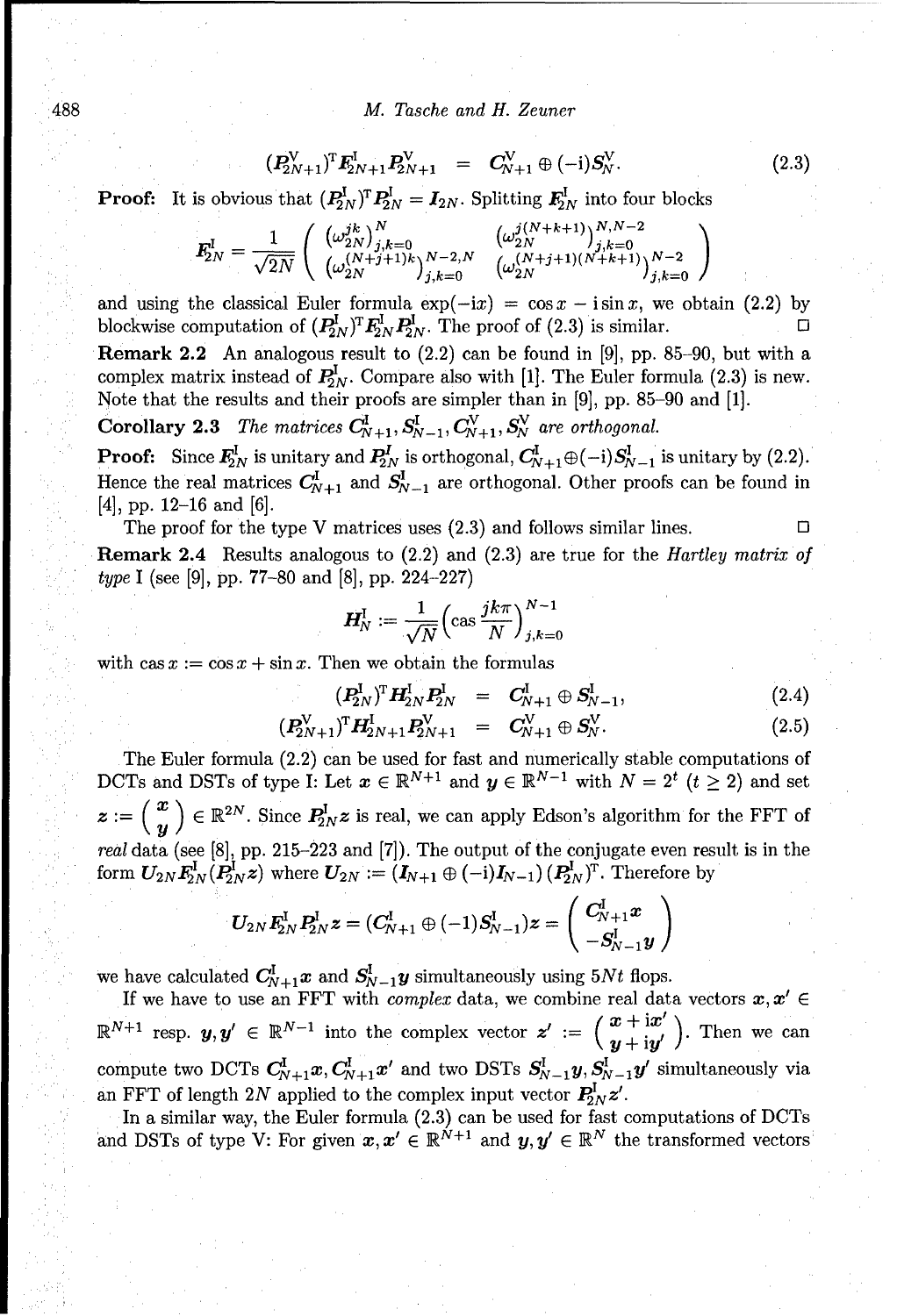$C_{N+1}^{\vee}x, C_{N+1}^{\vee}x', S_N^{\vee}y$ , and  $S_N^{\vee}y'$  can be calculated at the same time as components of  $(P_{2N+1}^{\mathsf{V}})^{\mathrm{T}}F_{2N+1}^{\mathsf{I}}P_{2N+1}^{\mathsf{V}} z' = (C_{N+1}^{\mathsf{V}} \oplus (-\mathrm{i})S_{N}^{\mathsf{V}})z'$  where we use an FFT of length  $2N+1$ with complex data  $P_{2N+1}^V z'$ . If  $2N+1=3^t$  or more generally, if  $2N+1$  is a product of small primes (see [8], pp. 76-101 and [7]) the FFT of length  $2N + 1$  can be computed very efficiently.

## **3** Euler formulas for Fourier matrices of type IV

The Fourier matrix of type IV, defined by

$$
F_N^N:=\frac{1}{\sqrt{N}}\Big(\omega_{4N}^{(2j+1)(2k+1)}\Big)_{j,k=0}^{N-1}
$$

is related to the Fourier matrix of type I by the formula

$$
\mathbf{F}_N^{\mathbf{N}} = \omega_{4N} \mathbf{W}_N \mathbf{F}_N^{\mathbf{I}} \mathbf{W}_N \tag{3.1}
$$

with  $W_N := \text{diag}(\omega_{2N}^k)_{k=0}^{N-1}$  and is therefore unitary. If *N* is a power of 2 or 3, then  $F_N^N$ can be factorized into a product of sparse unitary matrices.

Lemma **3.1** *The trace of the* Fourier matrix *of* type IV *is equal* to

$$
\operatorname{tr} \mathbf{F}_N^{\mathrm{IV}} = \frac{1}{\sqrt{N}} \sum_{k=0}^{N-1} \omega_{4N}^{(2k+1)^2} = \frac{1 - \mathrm{i}^N}{1 + \mathrm{i}}.
$$
 (3.2)

Proof: We begin with the generalized Gaussian sum (see [5], p. 330)

$$
\frac{1}{\sqrt{N}}\sum_{j=0}^{2N-1}\omega_{4N}^{j^2}=1-\mathrm{i}
$$

which we split into two sums containing even and odd j respectively. Then

$$
\frac{1}{\sqrt{N}} \sum_{j=0}^{2N-1} \omega_{4N}^{j^2} = \frac{1}{\sqrt{N}} \sum_{k=0}^{N-1} \omega_N^{k^2} + \frac{1}{\sqrt{N}} \sum_{k=0}^{N-1} \omega_{4N}^{(2k+1)^2} = \text{tr } \mathbf{F}_N^{\mathbf{I}} + \text{tr } \mathbf{F}_N^{\mathbf{IV}}
$$

and the results follows by  $(2.1)$ .

Now we introduce cosine and sine matrices *of type* IV and VIII which are closely related with the Fourier matrix of type IV:

$$
C_N^N \quad := \quad \sqrt{\frac{2}{N}} \Big( \cos \frac{(2j+1)(2k+1)\pi}{4N} \Big)_{j,k=0}^{N-1} \, ,
$$
\n
$$
S_N^N \quad := \quad \sqrt{\frac{2}{N}} \Big( \sin \frac{(2j+1)(2k+1)\pi}{4N} \Big)_{j,k=0}^{N-1} \, ,
$$
\n
$$
C_N^{\text{VIII}} \quad := \quad \frac{2}{\sqrt{2N+1}} \Big( \cos \frac{(2j+1)(2k+1)\pi}{2(2N+1)} \Big)_{j,k=0}^{N-1} \, ,
$$
\n
$$
S_{N+1}^{\text{VIII}} \quad := \quad \frac{2}{\sqrt{2N+1}} \Big( \varepsilon_{j+1}^{N+1} \varepsilon_{k+1}^{N+1} \sin \frac{(2j+1)(2k+1)\pi}{2(2N+1)} \Big)_{j,k=0}^N
$$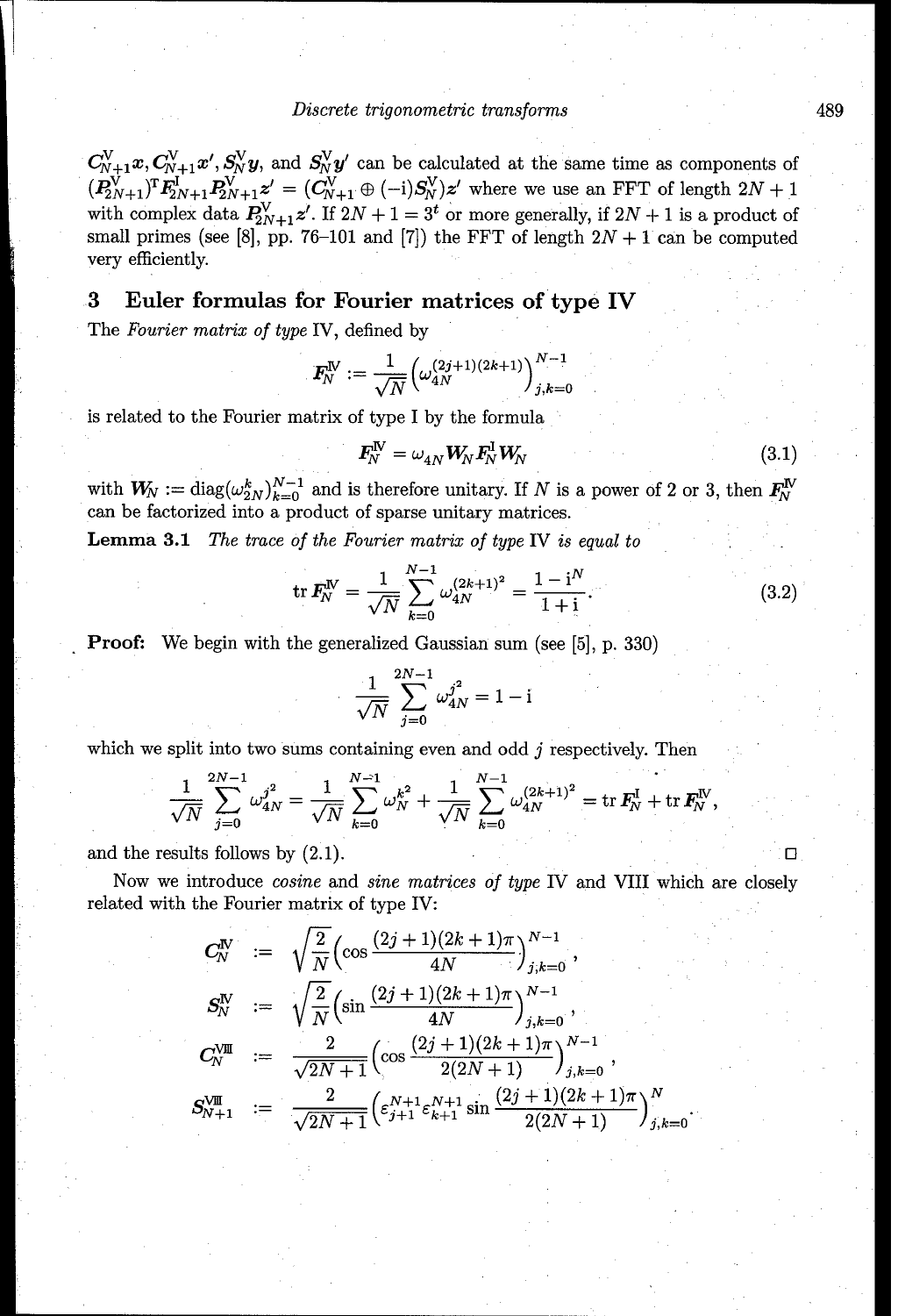As above we define orthogonal matrices

$$
\boldsymbol{P_{2N}^{\text{IV}}} := \frac{1}{\sqrt{2}}\left(\begin{array}{cc} \boldsymbol{I}_N & \boldsymbol{I}_N \\ -\boldsymbol{J}_N & \boldsymbol{J}_N \end{array}\right), \quad \boldsymbol{P_{2N+1}^{\text{VIII}}} := \frac{1}{\sqrt{2}}\left(\begin{array}{cc} \boldsymbol{I}_N & \boldsymbol{I}_N \\ -\boldsymbol{J}_N & \boldsymbol{J}_N \end{array}\right).
$$

Theorem **3.2** *For the* Fourier matrix *of type* IV and even *resp. odd order, we* obtain *the following* Euler formulas:

$$
\left(P_{2N}^{\text{IV}}\right)^{\text{T}} F_{2N}^{\text{IV}} P_{2N}^{\text{IV}} = C_N^{\text{IV}} \oplus (-\mathrm{i}) S_N^{\text{IV}}, \tag{3.3}
$$

$$
\left(P_{2N+1}^{\text{N}}\right)^{\text{T}} F_{2N+1}^{\text{N}} P_{2N+1}^{\text{N}} = C_{N}^{\text{N}} \oplus (-\mathrm{i}) S_{N+1}^{\text{N}}. \tag{3.4}
$$

**Proof:** Similar to that of Theorem 2.1.  $\Box$ 

**Corollary 3.3** The matrices  $C_N^N$ ,  $S_N^N$ ,  $C_N^{V\text{III}}$  and  $S_{N+1}^{V\text{III}}$  are orthogonal.

Remark 3.4 An analogous result to (3.3) can be found in [9], pp. 94-96. Compare also with [1]. Formula (3.4) is new. A different proof of the orthogonality of  $C_N^N$  and  $S_N^N$  can be found in [6].

Remark **3.5** Similar formulas as in Theorem 3.2 are true for the Hartley matrix *of* type IV (see  $[1, 2]$ )

$$
H_N^N:=\frac{1}{\sqrt{N}}\Bigl(\cos\frac{(2j+1)(2k+1)\pi}{2N}\Bigr)^{N-1}_{j,k=0}.
$$

Then we have

$$
(\boldsymbol{P}_{2N}^{\mathbf{N}})^{\mathrm{T}} \boldsymbol{H}_{2N}^{\mathbf{N}} \boldsymbol{P}_{2N}^{\mathbf{N}} = \boldsymbol{C}_{\!N}^{\mathbf{N}} \oplus \boldsymbol{S}_{\!N}^{\mathbf{N}}, \qquad (3.5)
$$

$$
(P_{2N+1}^{\text{VIII}})^{\text{T}} \mathbf{H}_{2N+1}^{\text{IV}} P_{2N+1}^{\text{VIII}} = C_{N}^{\text{VIII}} \oplus S_{N+1}^{\text{VIII}}.
$$
 (3.6)

The Euler formulas can be used for a fast and numerically stable computation of DCT and DST of types IV and VIII:

Using (3.3) and (3.1), for arbitrary  $x, x', y, y' \in \mathbb{R}^N$  the DCTs  $C_N^N x, C_N^N x'$  and DSTs  $S_N^N y$  and  $S_N^N y'$  can be calculated via one FFT of length 2N with complex data  $P_{2N}^{\text{IV}}z'$  and  $z' := \left(\frac{x + ix'}{y + iy'}\right)$ . If  $N = 2^t$ , this procedure requires about 10Nt operations. Likewise by (3.4), for  $x, x' \in \mathbb{R}^N, y, y' \in \mathbb{R}^{N+1}$  the DCTs of type VIII,  $C_N^{\text{VIII}}x, C_N^{\text{VIII}}x$ and the DSTs  $S_{N+1}^{V\text{III}}y$ ,  $S_{N+1}^{V\text{III}}y'$  can be calculated via one FFT of length  $2N+1$  with complex data  $P_{2N+1}^{\text{VIII}} z'$ .

Remark **3.6** The sine, cosine, Hartley, and Fourier matrices considered above enjoy the interesting intertwining relations (see [2]):

$$
C_{N+1}^{I} J_{N+1} = \Sigma_{N+1} C_{N+1}^{I}, \quad S_{N-1}^{I} J_{N-1} = \Sigma_{N-1} S_{N-1}^{I},
$$
  
\n
$$
C_{N}^{V} J_{N} = \Sigma_{N} S_{N}^{V},
$$
  
\n
$$
H_{N}^{I} J_{N}' = J_{N}' H_{N}^{I},
$$
  
\n
$$
F_{N}^{I} J_{N}' = J_{N}' F_{N}^{I},
$$
  
\n
$$
F_{N}^{I} J_{N} = J_{N} F_{N}^{V},
$$
  
\n
$$
(3.7)
$$

with the diagonal matrix  $\Sigma_{N+1} := \text{diag}((-1)^k)_{k=0}^N$  and the reflection matrix  $J'_N :=$  $1 \oplus J_{N-1}$ . Therefore applying (3.7) in the above algorithm, it is also possible to compute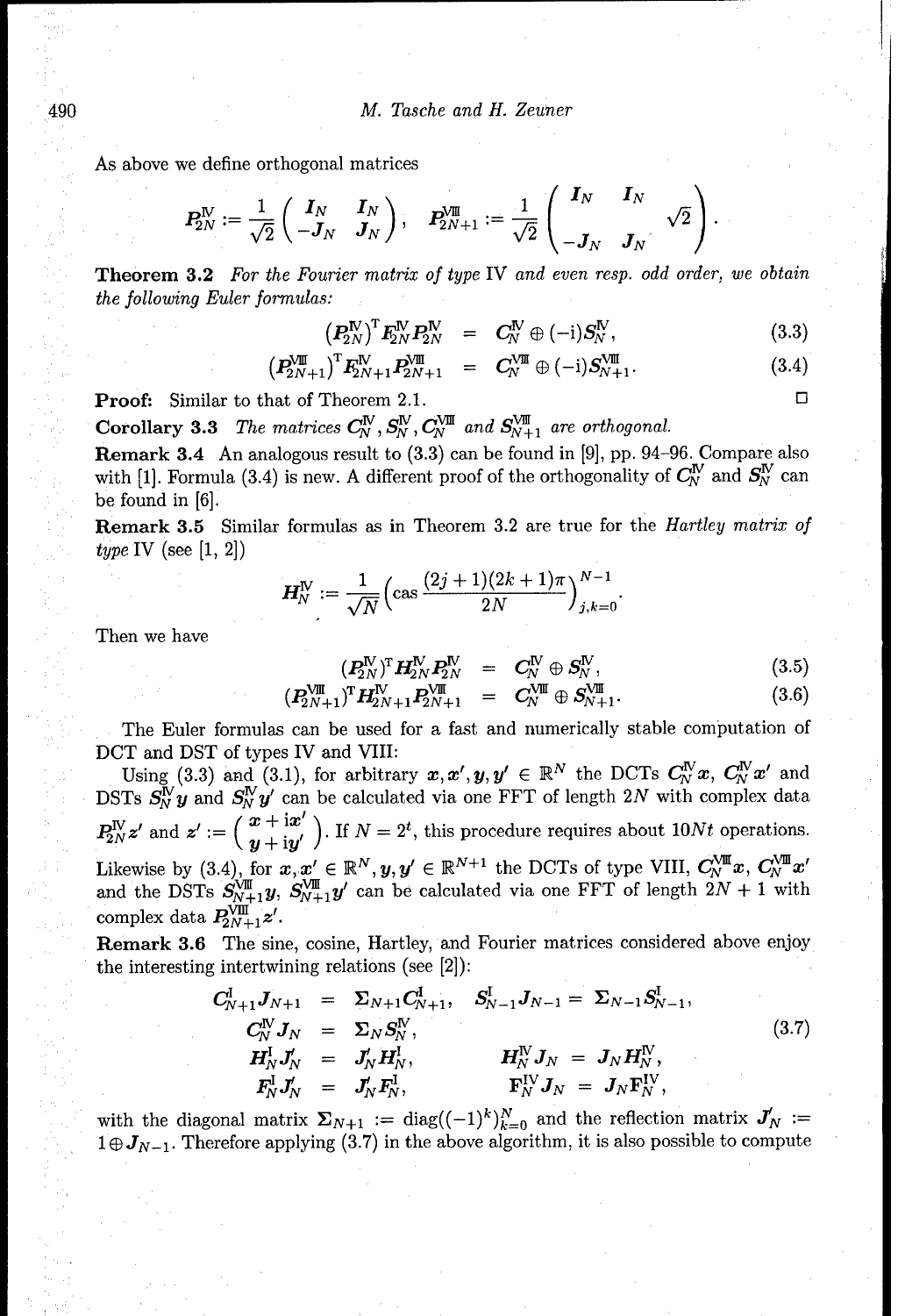four DCTs (or four DSTs) of type IV and order  $N$  via one FFT of length 2N with complex data.

## 4 Eigenvalues of trigonometric matrices

Finally we determine the eigenvalues of trigonometric matrices introduced above. Since the cosine and sine matrices of type I, IV, V and VIII, and the Hartley matrices of type I and IV are real, symmetric and orthogonal, only 1 and  $-1$  are possible eigenvalues. For  $x \in \mathbb{R}$  we denote by  $|x|$  resp. [x] the integer  $k \in \mathbb{Z}$  with  $k \leq x < k+1$  resp.  $k-1 < x \leq k$ .

**Theorem 4.1** *The sine and cosine matrices*  $C_N^{\mathbf{I}}, S_N^{\mathbf{I}}, C_N^{\mathbf{V}}, S_N^{\mathbf{N}}, C_N^{\mathbf{V}}, S_N^{\mathbf{V}}, C_N^{\mathbf{V}}$  and  $S_N^{\mathbf{V}}$  of *order*  $N \geq 2$  *possess the eigenvalues* 1 and  $-1$  with multiplicities

$$
m(1) = \lfloor N/2 \rfloor, \quad m(-1) = \lfloor N/2 \rfloor.
$$

**Proof:** Since  $C_N^I$  is symmetric and orthogonal, only 1 and  $-1$  can be eigenvalues. Their multiplicities fulfil

$$
m(1) + m(-1) = N.
$$

On the other hand, since  $C_N^I$  and  $S_{N-2}^I$  are real, it follows from (2.2) and the trace formula (2.1) that

$$
m(1) - m(-1) = \text{tr } C_N^1 = \text{Re}(\text{tr } F_{2N-2}^1) = \text{Re } \frac{1 + i^{2N-2}}{1 + i} = \begin{cases} 1 & \text{for odd } N, \\ 0 & \text{for even } N. \end{cases}
$$

From these two linear equations we obtain  $m(1) = \lfloor N/2 \rfloor$  and  $m(-1) = \lfloor N/2 \rfloor$ . In the other cases, the proof is similar. **01**

From Theorem 4.1 and the Euler formulas  $(2.2)$ – $(2.3)$  and  $(3.3)$ – $(3.4)$  it follows immediately:

Corollary 4.2 The Fourier matrices *of* type I and IV have only eigenvalues 1, -1, i, -i with multiplicities:

|         | $I^{\rm r}_{2N}$    | $\textbf{\emph{F}}_{2N+1}^{\textbf{\emph{I}}}$ | $\textbf{\emph{F}}_{2N}^{\rm I\!N}$ | $\textbf{\emph{F}}_{2N+1}^{\mathrm{IV}}$ |
|---------|---------------------|------------------------------------------------|-------------------------------------|------------------------------------------|
| m(1)    | $N/2$   + 1         | N/2                                            | $\lceil N/2 \rceil$                 | $\lceil N/2 \rceil$                      |
| $m(-1)$ | $\lceil N/2 \rceil$ | $\lceil N/2 \rceil$                            | $\left\lfloor N/2 \right\rfloor$    | N/2                                      |
| m(i)    | N/2                 | $\lfloor N/2 \rfloor$                          | $\lfloor N/2 \rfloor$               | $\lceil N/2 \rceil$                      |
| $m(-i)$ | N/2                 | $\lceil N/2 \rceil$                            | $\lceil N/2 \rceil$                 | $\lfloor N/2 \rfloor$                    |

From Theorem 4.1 and formulas  $(2.4)$ – $(2.5)$  and  $(3.5)$ – $(3.6)$  it follows:

Corollary 4.3 *The* Hartley matrices *of* type I and IV have only eigenvalues 1 and -1 *with the following* multiplicities:

|      | $H^1_{2N}$           | $H^1_{2N+1}$ | $\boldsymbol{H}^{\text{IV}}_{\!2N}$ | $\textbf{\textit{H}}_{2N+1}^{\rm I\!V}$ |
|------|----------------------|--------------|-------------------------------------|-----------------------------------------|
| m(1) | $2 N/2 +1$           | $N+1$        | $\mid 2\lceil N/2 \rceil$           | $N+1$                                   |
|      | $m(-1)$   2[N/2] - 1 | N            | 2 N/2                               | $\mathcal{N}$                           |